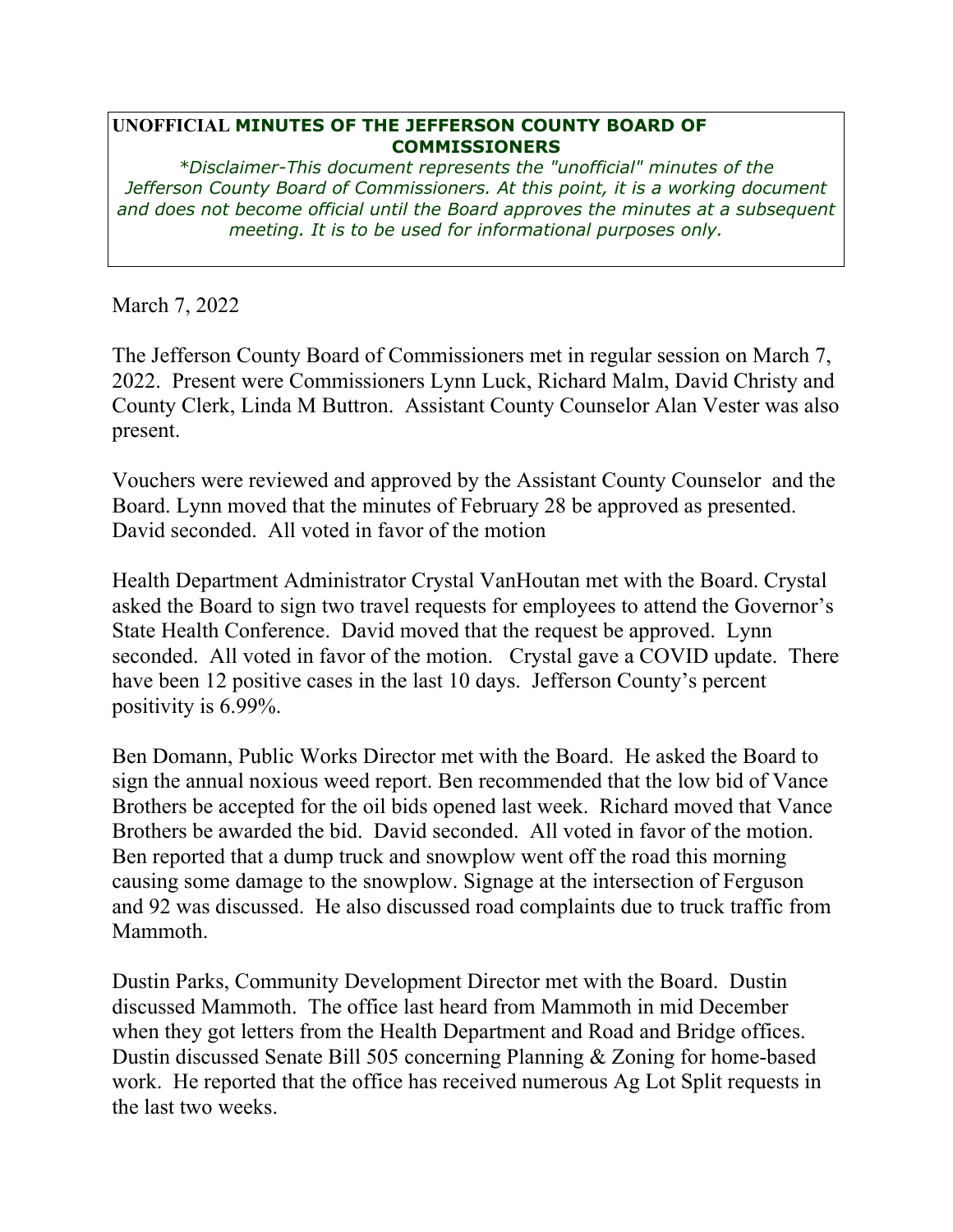Tom and Natalie Schweda, Meriden met with the Board. He and his wife own 10 lots in Hilldale South Sewer District #11. They bought the lots from the County through the sealed bid process and they were not aware there were not sewer lines in that area and that there were special assessments on the lots. In previous meetings, the Board has been discussing building sewer lines to his properties in Block F. He stated that he was okay with the County building the sewer line to his property in Block F. He is mainly concerned about the assessments on his other lots. David stated that he would talk to legal counsel and get back to him.

Jeff Mulpas, Perry met with the Board. Jeff lives at 27<sup>th</sup> street near Perry. He let the Board know that they have been having problems with dogs attacking their animals. Kelly Williams, a neighbor was also present. Her entire goat herd was devastated on January 19<sup>th</sup> by the dogs. She shared pictures of the attack to the Board. Jeff indicated he has contacted the dog's owners. They claim that the dogs are strays and not their animals. He asked for help with the problem. He gave the Board some recommendations for fixing the issue. He would like to see a rule that dogs not be allowed to harass or attack people on the roadway. He would like to see a rule where the victim of dog attacks be allowed to request euthanasia for the attacking dogs. He would like a rule that establishes clear liability for those that own the dogs that attack. Sheriff Jeff Herrig spoke with regard to his department's assistance with the issue. He suggested reporting the incidents to build a case for the dogs being declared vicious. Jeff & Mrs. Williams said that they had tried to report the attacks but were told there was nothing that could be done. Assistant County Counselor Alan Vester suggested they pursue the matter through small claims court.

Enterprise Fleet Management met with the Board. Ken Olsen, Fleet Consultant was present for the meeting. Ben Domann, Sheriff Jeff Herrig and EMS Director James Tweed were also present for the discussion. Ken reviewed the fleet maintenance program with the Board. The plan covers acquisition, registration, maintenance, use reporting, fuel card programs and remarketing as well as fleet analysis and optimization. To accomplish this, the plan leases vehicles to the County for one year and then resells them. Forty percent of Jefferson County' fleet is over 10 years old. 63% of the light and medium duty fleet is currently 6 years or older. The average age of the fleet is 9 years. He said the plan should reduce fuel costs by 20%, reduce maintenance cost by approximately 72% with a possible costs savings of \$1,130,474 over a course of 10 years. The Board will review the information provided.